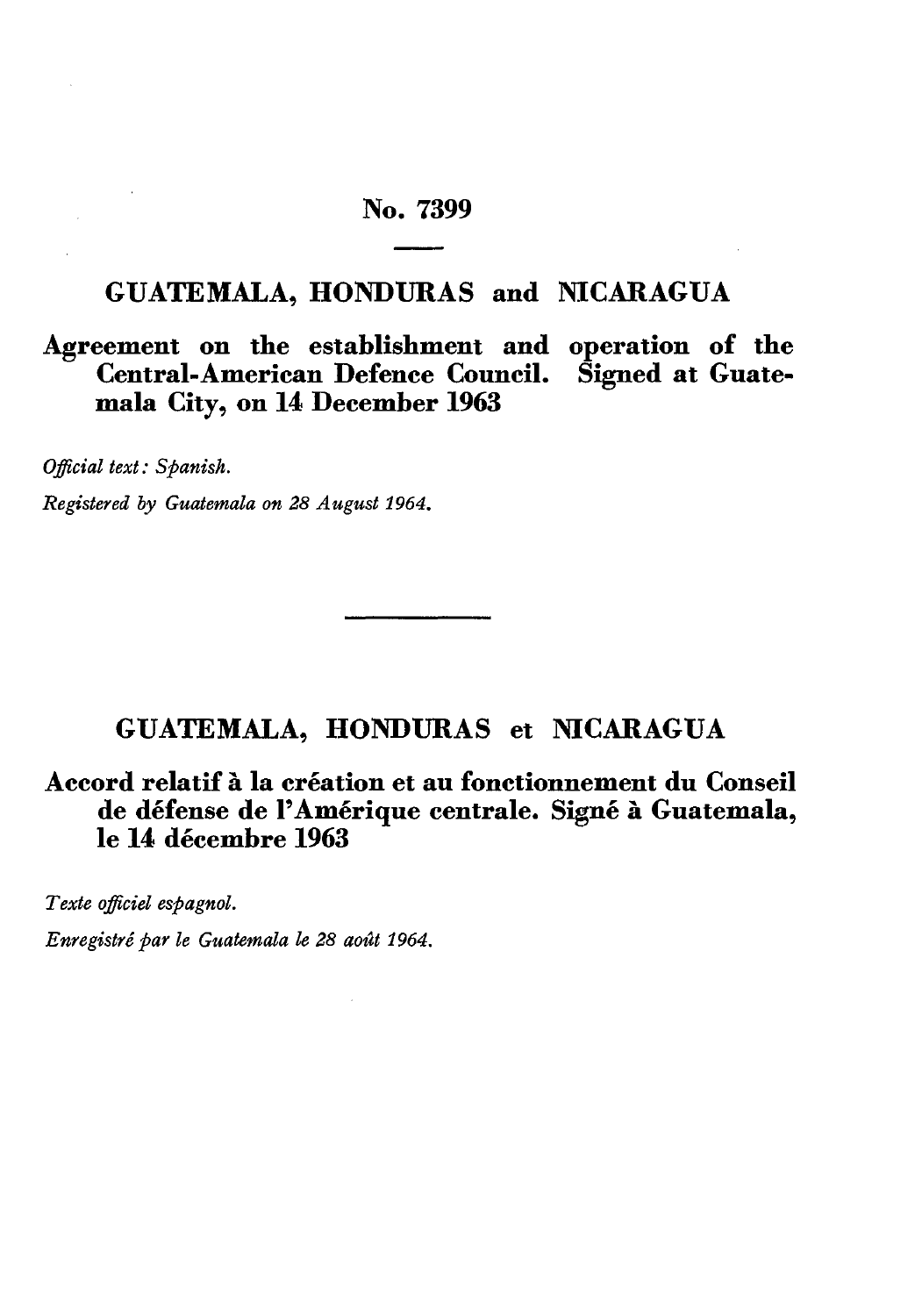$[T$ RANSLATION  $-T$ RADUCTION $]$ 

# No. 7399. AGREEMENT<sup>1</sup> ON THE ESTABLISHMENT AND OPERATION OF THE CENTRAL-AMERICAN DEFENCE COUNCIL. SIGNED AT GUATEMALA CITY, ON 14 DE CEMBER 1963

The States of El Salvador, Costa Rica, Guatemala, Honduras, Nicaragua and Panama,

Considering that they are a geographical unit for purposes of continental defence, and aware of the obligations which they have assumed in accordance with the Charter of the United Nations, the Charter of the Organization of American States, 2 the Charter of the Organization of Central-American States, 3 the Inter-American Treaty of Reciprocal Assistance 4 and other international instruments for the common defence and the maintenance of the peace and security of the American continent,

#### CONSIDERING :

That the integration of the countries of the Central-American Isthmus as a single unit within the defence system of the American continent is the most effective way of fulfilling their obligations, of assuring peace through adequate means, of providing for effective reciprocal assistance to meet armed attacks, and of dealing with threats of aggression,

#### CONSIDERING :

That the Republics of the Central-American Isthmus base their institutions on the democratic system, in which they find complete satisfaction for the ideals of a better life, and that joint action is required in order to preserve that system in the Isthmus and to defend it against the forces which are attempting to destroy it by violence and the infiltration of totalitarian ideas,

<sup>1</sup> In accordance with article 21, the Agreement came into force on 18 May 1964, the date of deposit of the third instrument of ratification, in respect of the following States on behalf of which the instruments of ratification were deposited with the Government of Guatemala on the Guatemala ................... 24 January 1964 dates indicated :

| Then the montments of radiication were deposited with the Covernment of Cuatemals                            |  |  |  |  |  |  |  |  |  |  |  |
|--------------------------------------------------------------------------------------------------------------|--|--|--|--|--|--|--|--|--|--|--|
| $\,$ ates indicated : $\,$                                                                                   |  |  |  |  |  |  |  |  |  |  |  |
| Guatemala 24 January 1964                                                                                    |  |  |  |  |  |  |  |  |  |  |  |
| Nicaragua 7 April 1964                                                                                       |  |  |  |  |  |  |  |  |  |  |  |
| Honduras 18 May 1964                                                                                         |  |  |  |  |  |  |  |  |  |  |  |
| <sup>2</sup> United Nations. <i>Treaty Series</i> , Vol. 119, p. 3 : Vol. 134, p. 388 : Vol. 171, p. 419 : V |  |  |  |  |  |  |  |  |  |  |  |

<sup>2</sup> United Nations, *Treaty Series*, Vol. 119, p. 3; Vol. 134, p. 388; Vol. 171, p. 419; Vol. 186, p. 322; Vol. 209, p. 338; Vol. 233, p. 304, and Vol. 377, p. 400.<br><sup>3</sup> United Nations, *Treaty Series*, Vol. 122, p. 3.<br><sup>4</sup>

p. 330.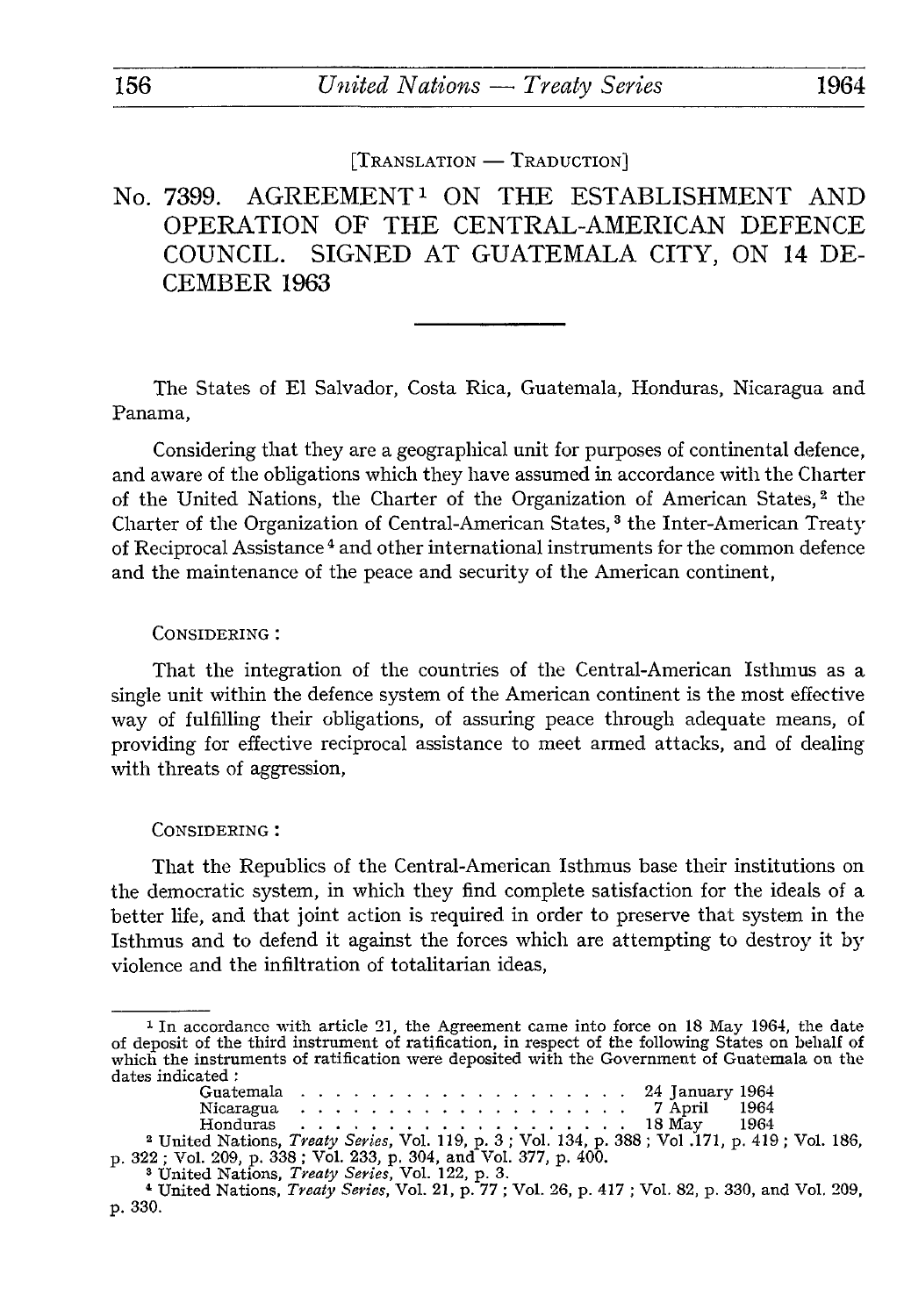### CONSIDERING :

That the permanently aggressive character of the international communist move ment constitutes today more than ever before, a grave and immediate threat to the peace and security of the Isthmus States, and that the subversive action of that movement, profiting by the principle of non-intervention so deeply rooted in America, is causing unrest among the peoples of the Isthmus and endangering the freedom and democracy on which their institutions are based,

# CONSIDERING :

That the armed forces or their equivalents in the Central-American Isthmus constitute an important factor in the social, cultural and economic development of its peoples and can, by their structural organization, effectively help to combat the dissemination and effect of alien ideas, and that they should combine their efforts in defence of the democratic interests, freedom and institutions of their peoples, and of human rights,

#### NOW THEREFORE :

The High Contracting Parties, in accordance with the resolutions adopted at the first meeting of Central-American Defence Ministers held at Antigua in 1956, at the first meeting of the Special Combined Commission held at San Salvador in 1957 and at the first meeting of the Chiefs of Staff of the Central-American Isthmus held at Guatemala City in 1961,

Agree to the establishment of the Central-American Defence Council.

#### CHAPTER I

#### THE COUNCIL

### *Article 1*

The Central-American Defence Council shall serve as the highest organ of con sultation on questions of regional defence and shall be responsible for the collective security of the participating States.

# *Article 2*

It shall be the duty of the Council to submit to the Governments of the par ticipating States proposals for closer collaboration between those States for the defence of the Central-American Isthmus.

# *Article 3*

The Central-American Defence Council shall consist of the Ministers of Defence, or of officials of the appropriate department equivalent in rank and functions, of the respective participating States.

No. 7399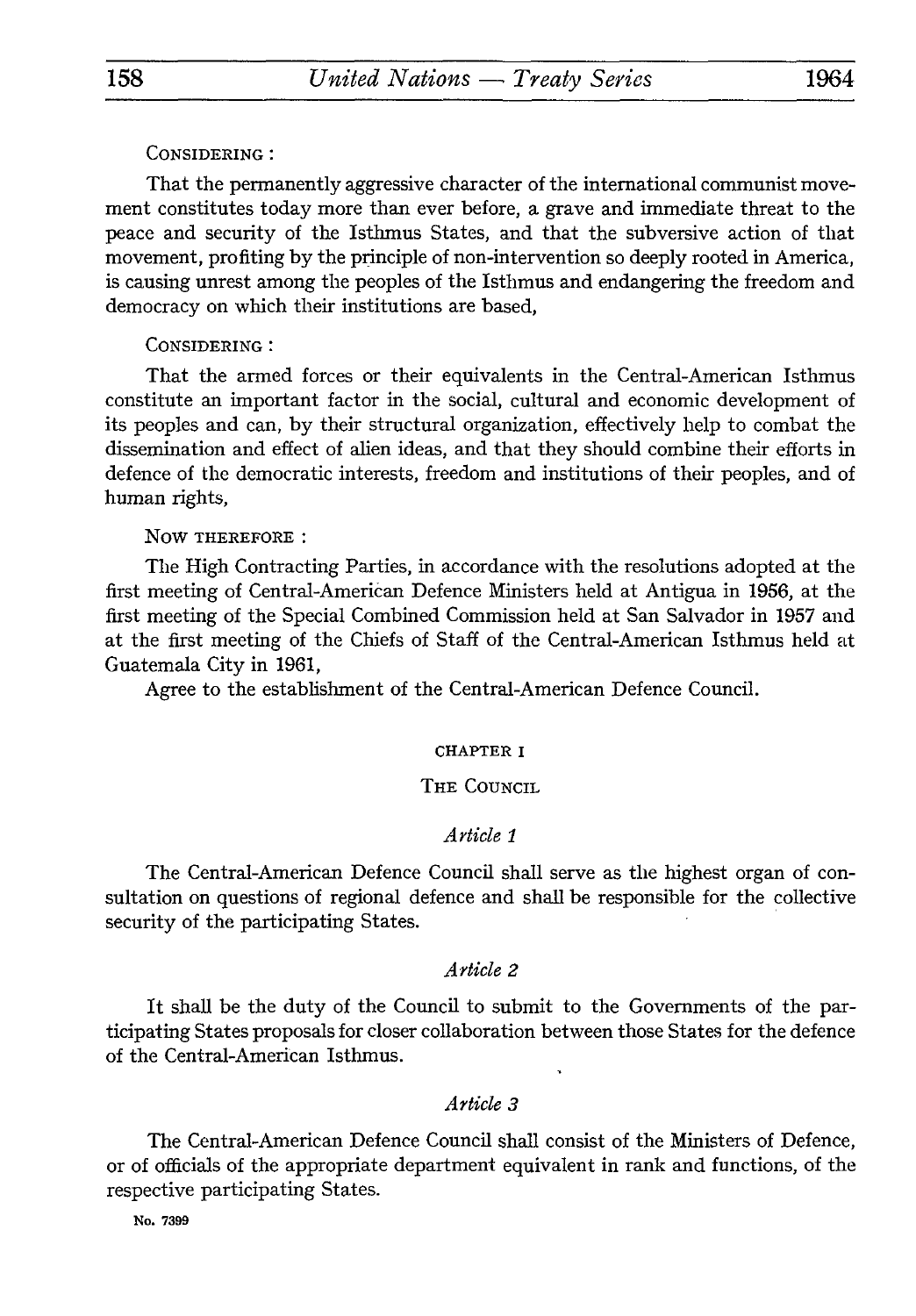## *Article 4*

The Defence Council shall be presided over by the member of the country in which it is meeting. Nevertheless, this prerogative is optional and may be declined, in which case the president of the Council shall be elected, by majority vote or the drawing of lots, from among the other members of the Council.

# *Article 5*

The Council shall meet regularly once a year, at a time mutually agreed upon by the members. Special meetings shall be called at the request of any Government of the Central-American Isthmus.

### *Article 6*

If, for exceptional reasons, any member of the Council is unable to attend any of the meetings provided for in the preceding article, he may be represented by a duly accredited and authorized special delegate, who shall have the legal status of member with full powers at the meetings of the Council.

#### CHAPTER II

#### THE PERMANENT DEFENCE COMMITTEE

# *Article 7*

The Permanent Defence Committee shall be established as a subsidiary and dependent organ of the Defence Council.

# *Article 8*

The Permanent Committee shall consist of members of the armed forces, or their equivalents, of the signatory countries. Each participating State shall have one representative on the Permanent Committee holding the rank of delegate ; neverthe less, each State may at the same time nominate an alternate delegate and such other personnel as it may deem appropriate.

### *Article 9*

The Permanent Defence Committee shall :

(1) Act as a General Staff,

(2) Perform administrative duties.

For the more effective fulfilment of its tasks, the Permanent Defence Committee shall have a General Secretary who shall be appointed by the Committee itself and whose responsibilities shall be defined in the relevant rules of procedure.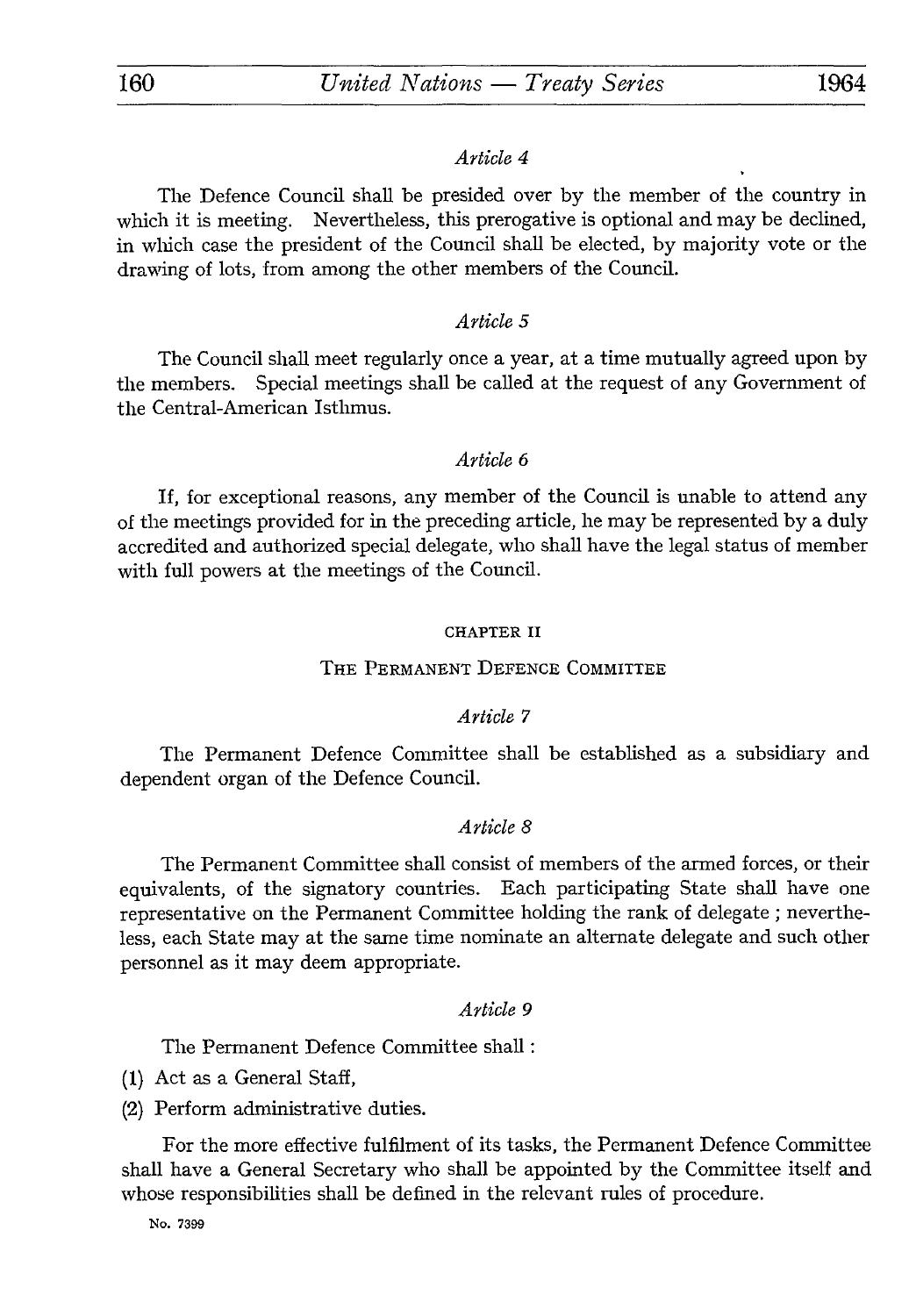# *Article 10*

The Permanent Committee shall be presided over in turn by the delegate of each participating State, in the alphabetical order of the countries, and for a period of one year. During the temporary or permanent absence of the delegate in question, the delegate following him in the order laid down shall take his place. In the case of temporary absence, the titular President's period of office shall not be regarded as interrupted.

#### CHAPTER III

#### COLLECTIVE SECURITY

# *Article 11*

Any armed attack by any State whatsoever against a State of the Central-American Isthmus shall be considered as an attack against all the States of the Isthmus, and each one of the said States accordingly undertakes to assist in meeting the attack in the exercise of the inherent right of individual or collective self-defence.

# *Article 12*

If the inviolability, the territorial integrity, the sovereignty or the independence of any of the States of the Central-American Isthmus should be affected by an aggres sion which is not an armed attack or by an extra-continental or intra-continental conflict, or by any other fact or situation that might endanger the peace of the Central-American Isthmus, the Defence Council shall meet immediately in order to agree on the measures which should be taken, in case of aggression, to assist the victim of the aggression, or on other measures necessary for the commun defence and for the main tenance of the peace and security of the Central-American Isthmus.

## *Article 13*

In the cases referred to in articles 11 and 12 and while the Defence Council is dealing with them, each of the participating States may determine the immediate measures which it may individually take in fulfilment of this Agreement, without prejudice to the other obligations laid down in the Inter-American Treaty of Re ciprocal Assistance signed at Rio de Janeiro in 1947.

### *Article 14*

When the defence of the Central-American Isthmus so requires, the Governments of the respective participating States shall determine whether the combined use of their armed forces or public security forces, the formation of a Joint General Staff, or unification of Command, are appropriate or opportune.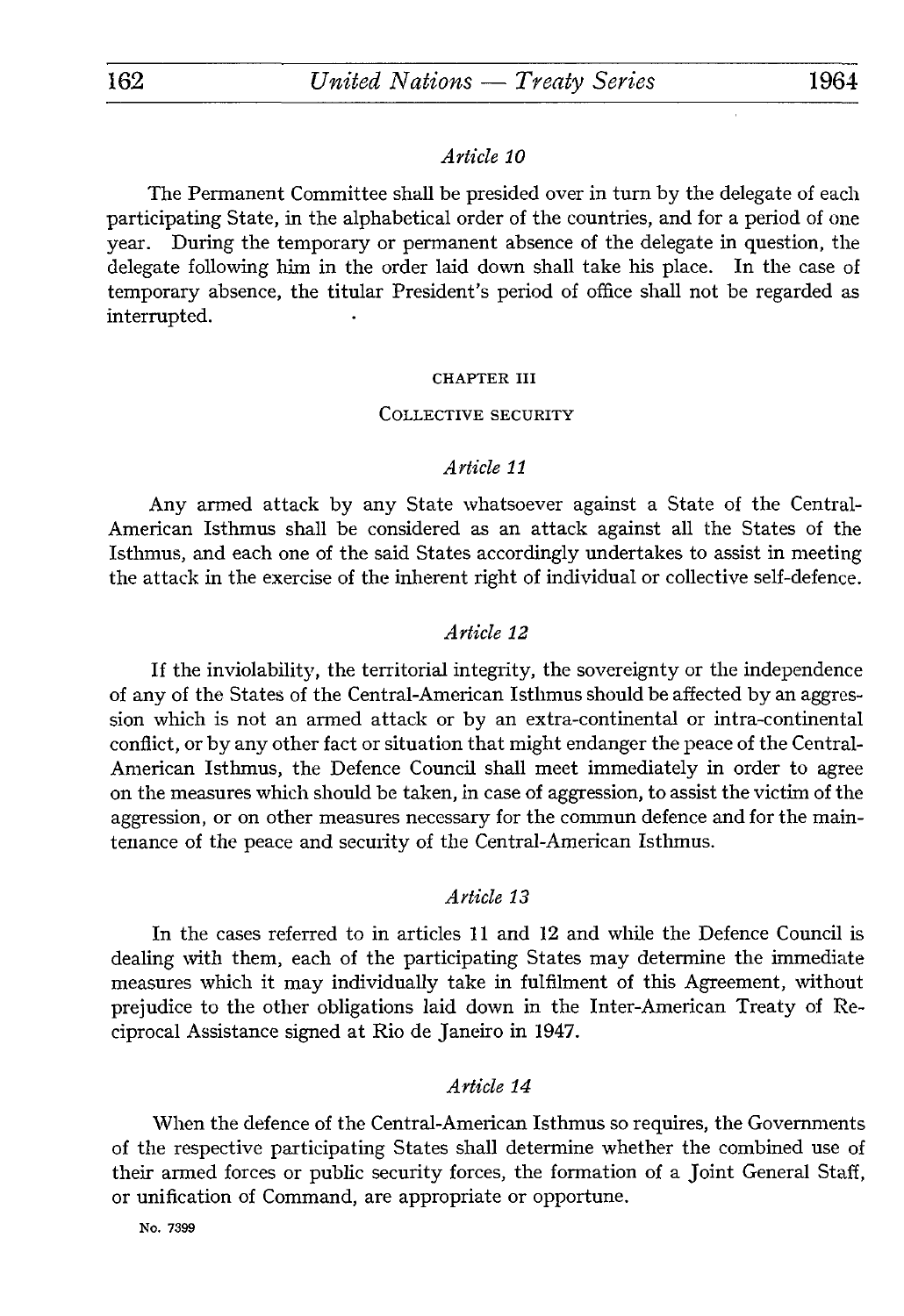#### CHAPTER IV

#### GENERAL PROVISIONS

### *Article 15*

The resolutions of the Defence Council shall be adopted by unanimous vote and, in order to be binding, shall be approved by the respective Governments.

## *Article 16*

In the Defence Council and in the Permanent Committee, the participating States shall have the right to only one vote.

# *Article 17*

The Defence Council shall normally meet in the different countries of the Central-American Isthmus in turn, in alphabetical order. The seat of the Permanent Com mittee shall be Guatemala City. Both the Council and the Permanent Committee may be established for a temporary period in any place in the Central-American Isthmus, when special circumstances so require.

## *Article 18*

The Governments of the participating States shall bear the cost of their respective delegations. The necessary cost of the organization and functioning of the Council and the Permanent Committee shall be divided equally between them.

### *Article 19*

The Defence Council shall formulate and approve its own rules of procedure. The Permanent Committee shall formulate its rules of procedure and submit them to the Defence Council for approval. Both sets of rules of procedure shall be approved within sixty days following the date on which this Agreement enters into force.

### *Article 20*

The provisions of this Agreement shall not affect the sovereignty or constitutional procedures of each State ; nor shall they be construed as impairing the rights and obligations of the States of the Central-American Isthmus as Members of the United Nations, of the Organization of American States and of the Organization of Central-American States, or any particular arrangements made by any one of them as a result of specific reservations to existing treaties or agreements.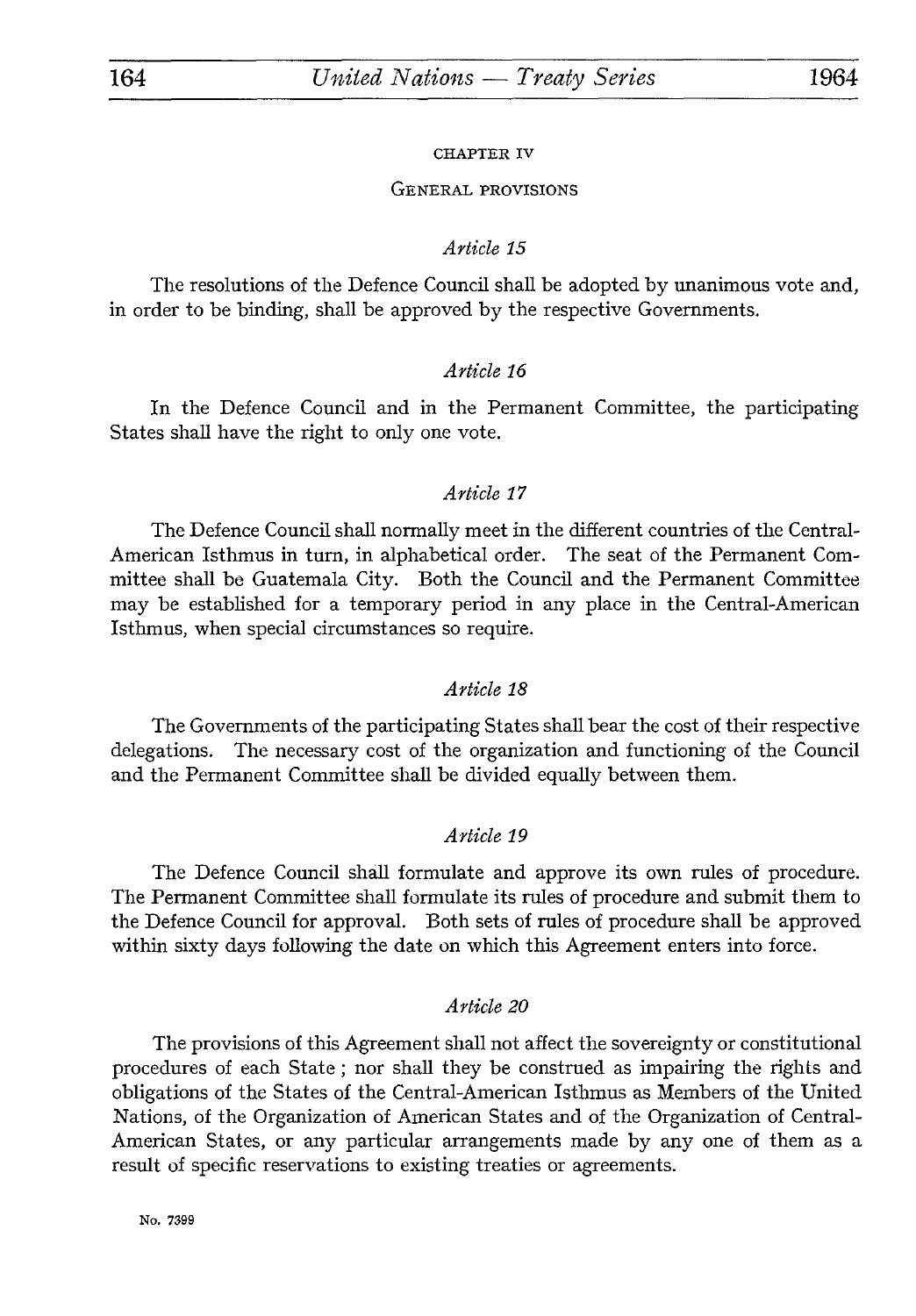# *Article 21*

This Agreement shall be ratified in accordance with the constitutional procedures of each of the participating States and shall enter into force for the first three rati fying States when the third instrument of ratification shall have been deposited, and for the remaining States on the date of deposit of their respective instruments.

# *Article 22*

The instruments of ratification shall be deposited at the Ministry of Foreign Affairs of the Republic of Guatemala, which shall notify the other participating States of each deposit.

# *Article 23*

This Agreement shall remain in force indefinitely. Nevertheless, it may be denounced by any of the High Contracting Parties by written notification to the country in which the ratifications have been deposited ; that country shall in its turn communicate such notifications to the other States. One year later the Agreement shall cease to be in force with respect to the denouncing State, but shall remain in full force and effect with respect to the remaining States.

# *Article 24*

In accordance with Article 102 of the Charter of the United Nations, this Agree ment shall be registered with the Secretariat of the United Nations.

## CHAPTER v

## TRANSITIONAL PROVISIONS

## *Article 25*

The Central-American Defence Council shall form part of the Organization of Central-American States upon entry into force of the new Charter of the Organization signed at Panama City on 12 December 1962.

# *Article 26*

The delegations of Costa Rica and Panama having attended as observers and the delegation of El Salvador having entirely reserved its position, this Agreement shall remain open in order that the Republics of Costa Rica, El Salvador and Panama may accede to it, at whatever time they may deem appropriate, by depositing the relevant instruments of accession and ratification.